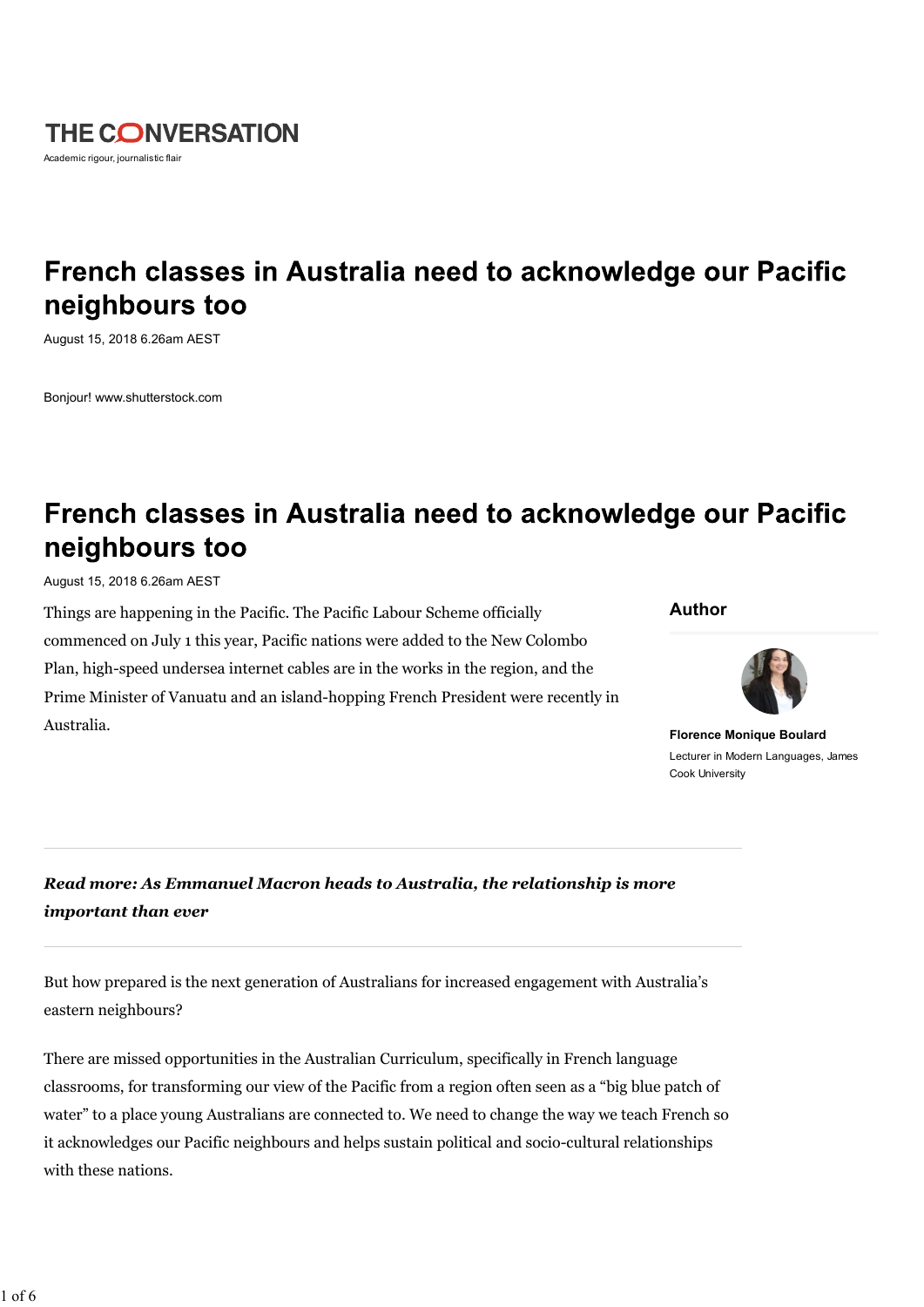

The French language can be an authentic and exciting context to learn about Australia's East-side-neighbours.

## **French is a language of the Pacific too**

Deeper engagement could be achieved with the Pacific through Australians learning native languages of various Pacific nations, but French is already the second most taught language in Australia.

French has been taught in Australia since the 1880s. But Australia's proximity to French overseas territories – such as New Caledonia, Wallis and Futuna and French Polynesia – is not often studied in depth in French classrooms.

Specific attention has been drawn to the French Pacific islands in the latest iteration of the curriculum. It states that they're important for Australia's bilateral engagement in trade and investment, educational exchanges, research and development in science and technology, humanitarian and environmental initiatives, and communications, strategic and defence priorities.

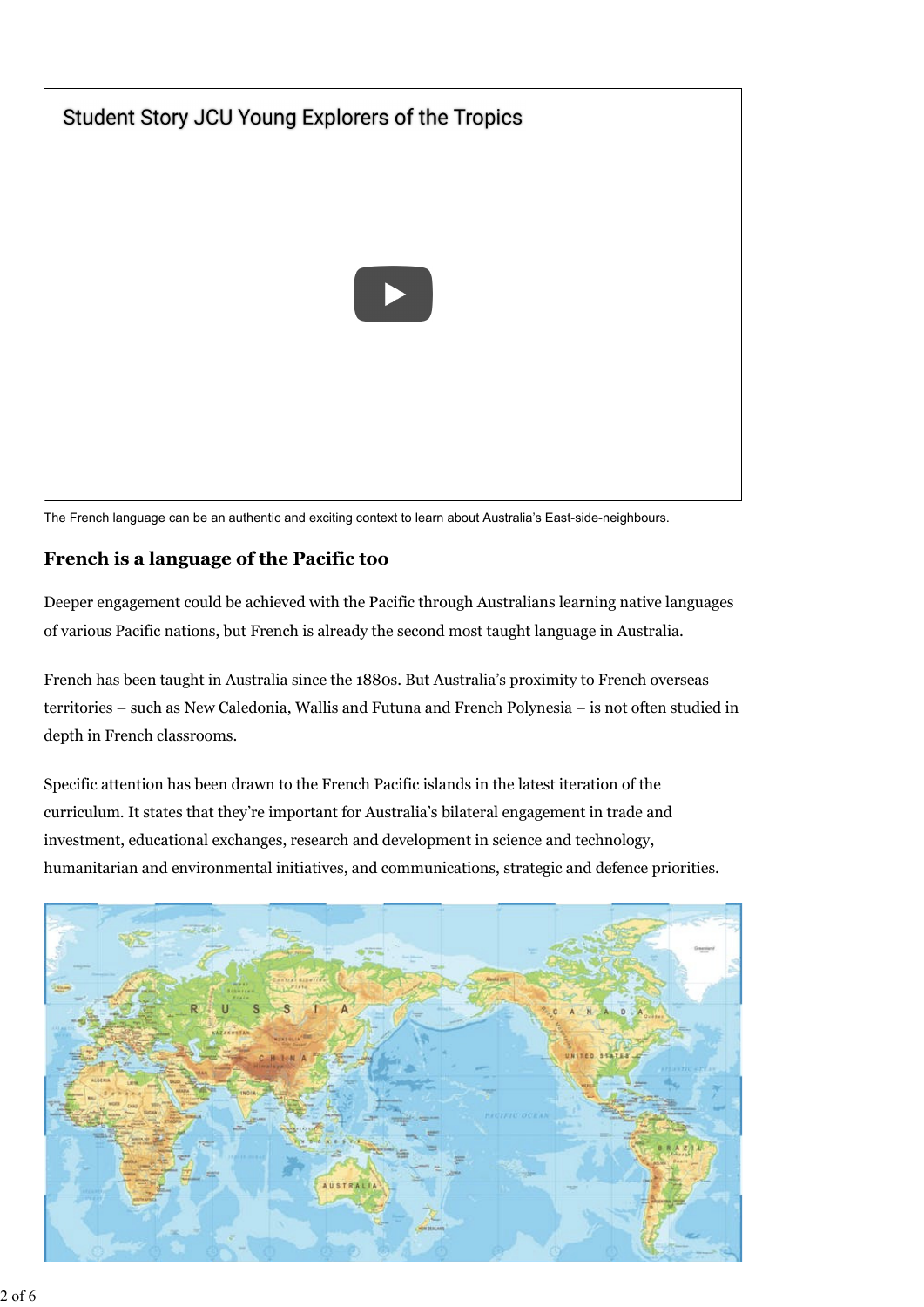The Pacific is often presented as a big, empty blue patch of water. www.shutterstock.com

While the Pacific represents less than 1% of all French speakers worldwide, French is spoken by over half a million people in the region. It's also one of the official languages of Vanuatu.



French-speaking Pacific nations close to Australia. www.shutterstock.com

But the rationale of using the French language as a vehicle to educate young Australians about the Pacific isn't in the number of speakers. It lies in its geography. French speakers are scattered across the Pacific region, providing an ideal platform to engage students in rich learning about all of Australia's East-side neighbours.

### **Curriculum transformation**

Australia's engagement with its East-side neighbours is predominantly undertaken by the Department of Foreign Affairs and Trade (DFAT). While DFAT's role is critical, it's not sufficient in creating and sustaining mutually beneficial and long-term partnerships between governments and the people they represent.

The vehicle of education, particularly on a large scale through schools, is integral to enhancing this relationship. We know this because of the success of the effort to increase knowledge of our North-side Asian neighbours through curriculum in the "Asian century". It's in Australia's best interest to create a generation of young Australians who are willing and able to engage with their East-side neighbours as well.

# Top three languages taught in schools

By state or territory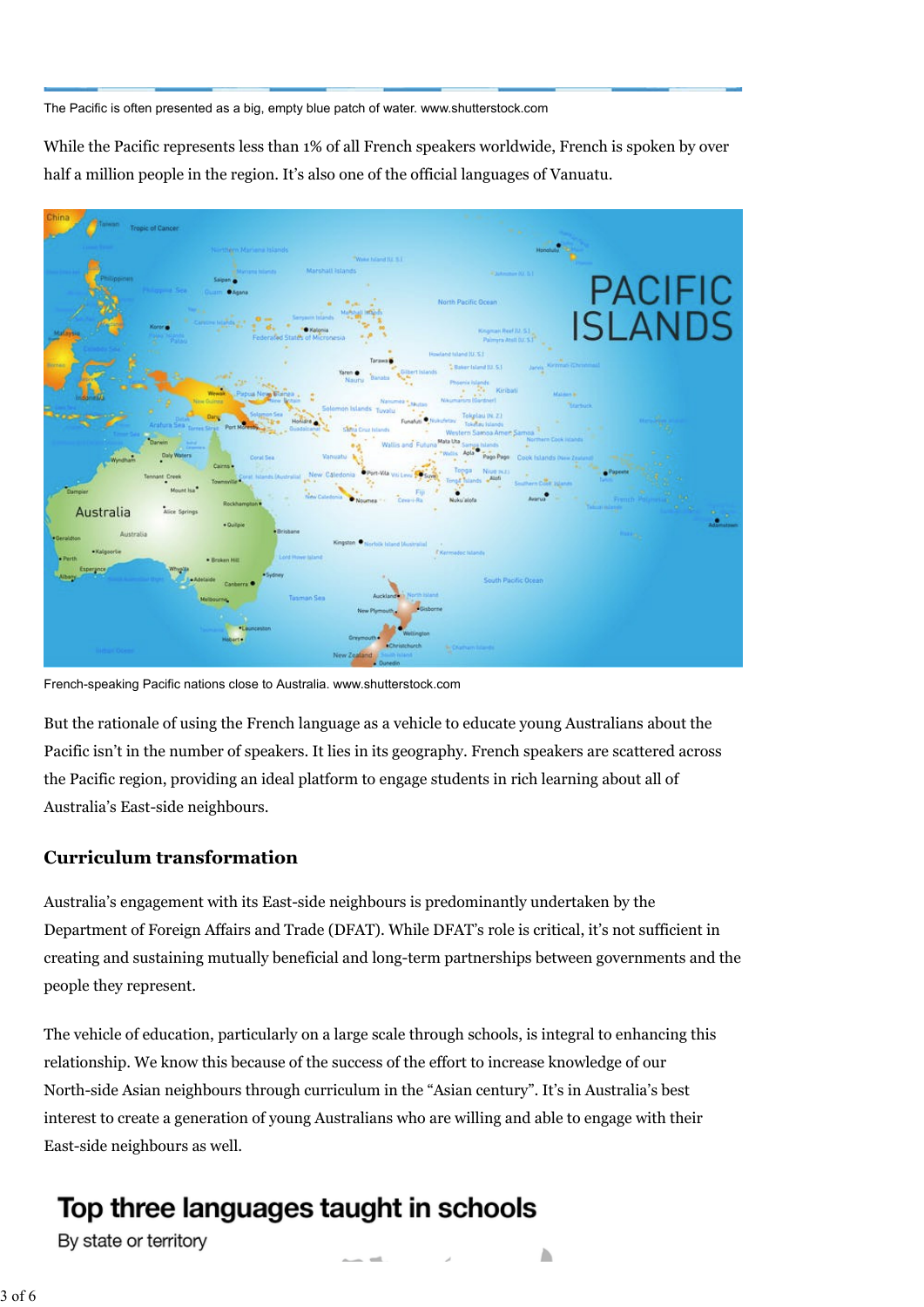

#### Midgley, 2017, CC BY-ND

But research shows the lack of resources and strong perpetuating France-centric curriculum content make it hard for teachers to move towards teaching about French-speaking Pacific nations.

#### *Read more: The way French is taught in South Africa offers lessons in decolonisation*

Our research, conducted with teachers and schools in North Queensland, found it was possible to continue teaching to the Australian curriculum while developing knowledge of Australia's East-side neighbours by using French Pacific examples and literature.